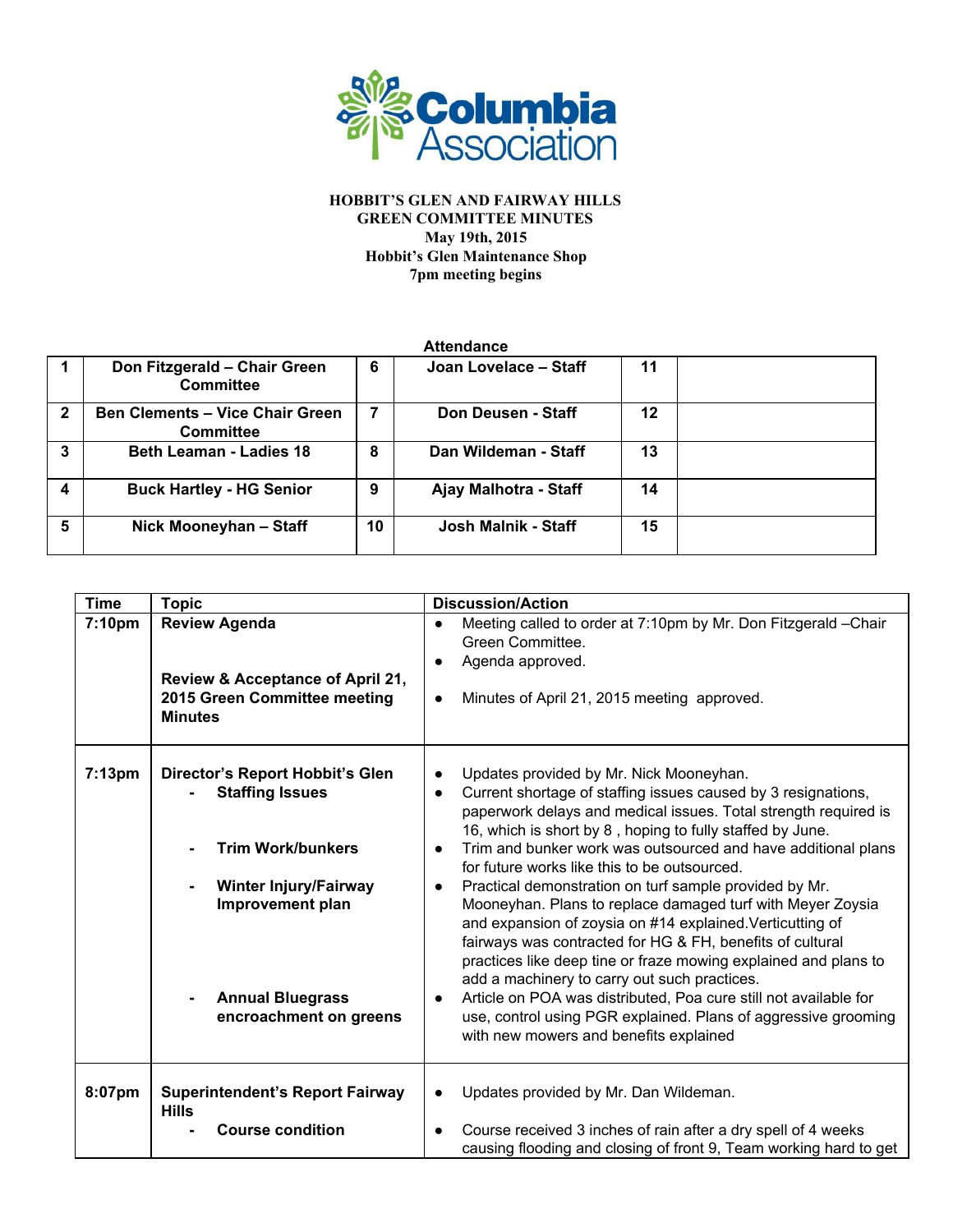

**HOBBIT'S GLEN AND FAIRWAY HILLS GREEN COMMITTEE MINUTES May 19th, 2015 Hobbit's Glen Maintenance Shop**

**7pm meeting begins**

|        | <b>Winter injury/Fairway</b><br>improvement plans       | the course in shape ahead of the first big outing on the course<br>on May 20th.<br>Greens are healthy and plans to roll more often using new<br>$\bullet$<br>greens roller, poa population is high at this point. New greens<br>mowers are also in use.<br>Rough Treated is growing healthy in this spring weather and we<br>are keeping up with mowing.<br>Tees & Approaches aerified and fertilized and are very healthy.<br>Fairways - Winter damage on #8,10, 15 and 18. plans to<br>overseed with ryegrass and replace few areas to meyer zoysia,<br>spring dead spot reduced from previous year. All Fairways<br>verticut, #8, 10 and 18 core aerified also. 15,000 sq ft zoysia<br>project planned for next week on #8.<br>Drainage added to Hole #7, front of approach.<br>Bunkers-Zoysia sod installed on 3 of the 4 bunkers on hole #3<br>and hole $# 10$ .<br>Permanent outing pavilion and stream bank restoration are in<br>planning stages.<br>Staffing- Current strength of 6 will be increased to 8 by next<br>month. |
|--------|---------------------------------------------------------|---------------------------------------------------------------------------------------------------------------------------------------------------------------------------------------------------------------------------------------------------------------------------------------------------------------------------------------------------------------------------------------------------------------------------------------------------------------------------------------------------------------------------------------------------------------------------------------------------------------------------------------------------------------------------------------------------------------------------------------------------------------------------------------------------------------------------------------------------------------------------------------------------------------------------------------------------------------------------------------------------------------------------------------|
| 8:25pm | <b>General Manager's Report</b><br><b>Hobbit's Glen</b> | Updates provided by Ms. Joan Lovelace.<br>$\bullet$<br>Members happy with new club house.<br>$\bullet$<br>1st MISCA event was hosted last week, Food from COHo was<br>$\bullet$<br>very good.<br>First Annual member guest day saw many guests playing the<br>$\bullet$<br>course, beverage cart was out and COHO was open.<br>Callaway Golf to conduct demo day on Friday for members.<br>$\bullet$<br>Plans to add carpet in Grill room to reduce noise.<br>Soft opening of Coho Grill planned for May 11, email notices<br>$\bullet$<br>sent.<br>May 31st Grand opening planned, Mr. Milton Mathew to cut the<br>ribbon, Horseshoe casino, live music, putting contest and other<br>things on line for opening day.<br>Increase in new membership, Coho Staff to be trained about<br>membership plans.<br>Updates on Ice machine and turn house provided.                                                                                                                                                                          |
| 8:35pm | <b>General Manager's Report</b><br><b>Fairway Hills</b> | Updates Provided by Mr. Don Deusen.<br>League Play - All leagues have started.<br>New Ice machine & ball dispenser orders placed.<br>Permanent outing pavilion - waiting for next step.<br>$\bullet$                                                                                                                                                                                                                                                                                                                                                                                                                                                                                                                                                                                                                                                                                                                                                                                                                                  |